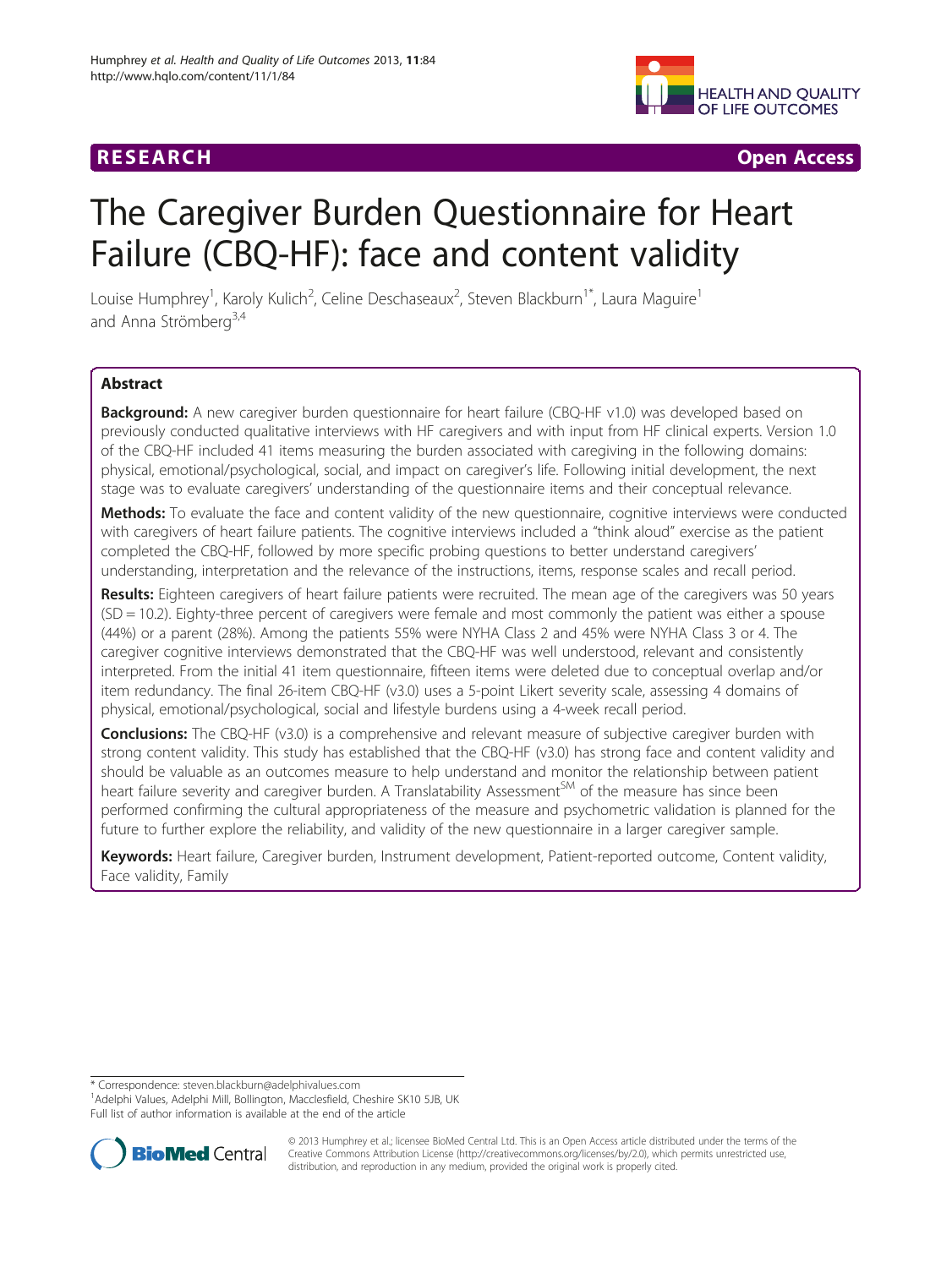## Background

Chronic Heart Failure (HF) is a complex clinical syndrome in which patients have symptoms (e.g. breathlessness, ankle swelling, fatigue) and signs (e.g. elevated jugular venous pressure, pulmonary crackles, and displaced apex beat) as a result of the heart's inability to supply sufficient blood flow to meet the body's needs [[1,2](#page-11-0)]. HF affects 1–2% of the adult population in developed countries, rising to  $\geq 10\%$  among those aged  $>80$  years [[1\]](#page-11-0). Prior to 1990, the prognosis for patients with severe HF was poor with up to 60% dying within five years of diagnosis; however conventional HF treatment has since significantly decreased mortality and hospitalization rates [[1](#page-11-0)]. Quality of life in HF patients is significantly impaired, predominantly as a result of the physical limitations imposed by the disease which can also lead to social limitations and emotional problems [\[3](#page-11-0),[4\]](#page-11-0). In adjusting to the impact of the symptoms associated with the disease, patients with HF can become increasingly dependent on caregivers [\[5](#page-11-0)].

The aim of this study was to evaluate the face and content validity of a new HF caregiver burden measure (the Caregiver Burden Questionnaire Heart Failure – CBQ-HF). A caregiver has been defined as an adult, other than the person's general practitioner, specialist physician or other health care professional, who has significant responsibility for managing the well-being of a person diagnosed with a chronic or debilitating medical condition [\[6](#page-11-0)]. Typically unpaid or uncompensated, caregivers provide assistance to the patient in the day to day living activities, particularly where the disease is severe and associated with considerable functional impairment [[7\]](#page-11-0). The importance of effective caregivers on HF patient outcomes has been shown in improved quality of life [\[8](#page-11-0)], lower hospitalization rates [[9,10](#page-11-0)] and reduced mortality [[9-11](#page-11-0)]. However, providing regular care to HF patients can lead to deficits in caregiver's own health and quality of life [[12-14](#page-11-0)]. Studies have shown that HF caregivers experience similar levels of burden as caregivers of patients with advanced cancer and chronic obstructive pulmonary disorder [\[15,16\]](#page-11-0). Moreover, the measurement of caregiver burden is becoming increasingly important, as the role of caregivers in supporting individuals with chronic illnesses such as HF is increasingly recognised by wider society and the scientific community [\[17\]](#page-11-0).

In understanding the nature and impact of caregiver burden in HF, it is essential to have robust and appropriate instruments for measurement and evaluation [\[18,19](#page-11-0)]. As part of an initial targeted literature review, a number of existing measures were identified that assess caregiver burden in HF, including two disease-specific instruments such as FAMQOL [\[20](#page-11-0)] and the Dutch Objective Burden Inventory (DOBI) [[21,22](#page-11-0)] as well as more general scales developed for both chronic physical and

mental impairments such as the Caregiver Reaction Assessment [\[23](#page-11-0)] and the Zarit Burden Inventory [[24](#page-11-0)]. From this review, and previous qualitative research conducted with HF caregivers [\[25](#page-11-0)], a conceptual model was developed. The review concluded that while existing instruments address multiple aspects of caregiver burden, there is a lack of evidence of content validity among HF caregivers, with most not involving qualitative input from HF caregivers during their development, and/or a lack of conceptual coverage to measure all the relevant burden concepts for HF caregivers included in the conceptual model. Content validity is a key consideration for regulatory approval of a Clinical Outcome Assessments (COA). It is defined as the extent to which the construct of interest is comprehensively sampled by the domain and items in the scale [\[26\]](#page-11-0). This is particularly important when measuring a subjective concept such as burden i.e. a measure of caregiver burden should reflect what is important to the target population (in this case, HF caregivers) and be comprehensive in covering their concerns [[18,19](#page-11-0)]. Qualitative input in both item generation and evaluation of understanding are recommended methods to assess content validity of COAs [[18,19](#page-11-0)]. Qualitative input from the target population is also important to ensure the questionnaire has sufficient face validity; with consideration to the low levels of health literacy observed in many caregivers [[27\]](#page-11-0), the instructions and questions must use language used by caregivers themselves to describe their experiences of burden (i.e. simple, culturally appropriate and free of medical or scientific jargon) [[28\]](#page-11-0). Since existing measures failed to meet these requirements, a new instrument was needed to measure HF caregiver burden that meets the regulatory standards for COAs to be used in clinical trial settings [\[18](#page-11-0),[19\]](#page-11-0)).

Thus research was conducted prior to the current study to develop the CBQ-HF. Items for version 1.0 of the CBQ-HF were generated based on the conceptual model and previous qualitative research with HF caregivers [\[25](#page-11-0)]. The CBQ-HF assessed four burden domains: 1) Physical burdens; 2) Psychological or Emotional burdens; 3) Social burdens; and 4) Lifestyle burdens. The CBQ-HF, designed as a paper and pen questionnaire, initially contained 41 items each beginning with a common stem ('How much has caregiving…'). Items were rated on a 5-point Likert scale anchored at 'not at all' and 'a lot'. All items were answered using a recall period of the past four weeks [[29](#page-11-0)].

Following item generation, the next step was to assess the face and content validity of the CBQ-HF. Face validity was based on the caregivers' understanding and interpretation of the items; content validity was based on the relevance of the items to HF caregivers.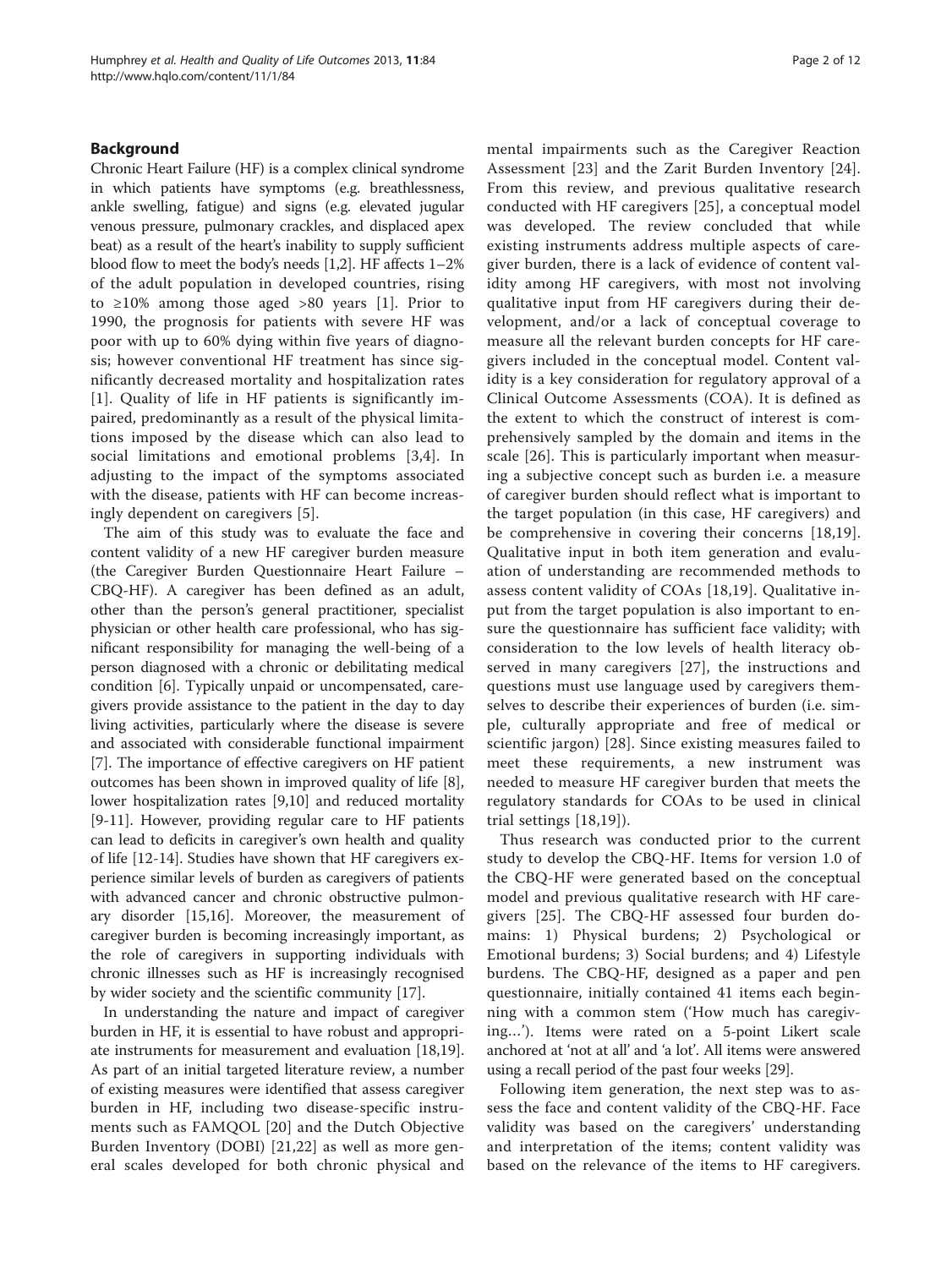This paper presents the results of the validation research.

## Methods

Qualitative interviews were conducted with 18 HF caregivers to evaluate the face and content validity of version 1.0 of the CBQ-HF. This sample size is in keeping with recommended numbers for cognitive interviewing [\[30\]](#page-11-0).

## Recruitment of participants

Caregivers were identified via HF patients recruited from general practioner clinics in two cities in the United States in 2012: Philadelphia, Pennsylvania, and St Paul, Minnesota. In the first instance, physicians identified eligible patients; then their caregivers were recruited for participation in an interview. To participate in the cognitive interviews, caregivers had to be the primary caregiver of a patient with HF. Targeted sampling methods were used to recruit a representative range of patients and their caregivers and to ensure generalizability of the results. To ensure that the CBQ-HF included concepts that reflect a representative experience [\[31](#page-11-0)], caregivers were included from each gender, a range of ages, education levels, ethnicities, work status and patientcaregiver relationships. Including individuals from a range of educational backgrounds was particularly important for testing comprehension of the item wording [[32](#page-11-0)]. Furthermore, the caregivers cared for patients diagnosed with a range of HF severity levels, as measured by New York Heart Association (NYHA) classification. Furthermore, patients with either a reduced ejection fraction (HFrEF) or preserved ejection fraction (HFpEF) were also included.

The study was approved by a US centralised Independent Review Board and conducted in accordance with the Declaration of Helsinki. Written informed consent was obtained from all patients and caregivers prior to entry into the study.

## Interview methods

The methods used in this study were in accordance with the regulatory standards for development and validation of COA measures [[18\]](#page-11-0). All interviews, 90 minutes in duration, were conducted by two trained qualitative interviewers. Following a short open-ended discussion about HF caregiving, caregivers were asked to complete version 1.0 of the CBQ-HF using a 'think aloud' exercise – a recommended method for cognitive debriefing [\[32](#page-11-0)]. 'Think-aloud' involves the respondent completing the questionnaire and speaking aloud their thoughts as they read each instruction and complete each item [\[33\]](#page-11-0). This allows access to the participant's genuine thoughts as they complete the instrument [[33](#page-11-0)]. Following this, caregivers were asked detailed questions about the definitions/ meanings, understanding/clarity and relevance of the items, response options and recall period. Specific questions designed to assess the adequacy of concept coverage were also posed. For the concepts 'physical effort' and 'overly relied on' alternative item versions were presented on showcards to assess caregivers' preferences.

## Qualitative analysis

All interviews were audio-taped and transcribed verbatim for the purpose of qualitative analysis. Written interview transcripts were then entered into a qualitative software package (Atlas.Ti) (ATLAS.ti Scientific Software Development GmbH, Berlin, Germany) which was used to facilitate analysis of interview transcripts. Interview transcripts were analysed using a thematic approach involving organising quotes into domains and sub-domains as common themes emerged in the data [[34\]](#page-11-0). Content and thematic analysis methods were used to present count and verbatim examples of caregiver responses during the cognitive debriefing interviews [\[35](#page-11-0)]. This analysis focused specifically on whether the concepts and items comprising the CBQ-HF were relevant, appropriate and understood by caregivers in the way intended by the developers [\[18](#page-11-0)].

## Iterative development of the CBQ-HF

Qualitative analysis of the interviews transcripts was conducted in two steps. Firstly, following interviews with the first half of the sample  $(n = 9)$  (set 1), data was analyzed to explore whether any changes to the questionnaire or interview guide were required at that point. Version 2.0 of the CBQ-HF was then tested in the last half of the sample  $(n = 9)$  (set 2) using the same interview approach as described for the first half. Following the analysis of all 18 cognitive interviews, the final version of the CBQ-HF was agreed and is referred to as version 3.0. A summary of this process is shown in Figure [1](#page-3-0) below.

## Results

## Sample characteristics (including caregiver and patient clinical characteristics)

The mean age of the 18 caregivers was 50 years (SD = 10.2). Eighty-three percent of caregivers were female and most commonly the patient was either a spouse (44%) or a parent (28%). All caregivers provided care for at least 8 hours per week with just over half (n = 10) reporting that they provide care "24 hours a day", "all the time" or lived with the patient thus provided care as required. Fifty percent of the patients were female, 55% were NYHA Class 2 and 45% were NYHA Class 3 or 4. Further details on the caregivers and patients included in the study are presented in Table [1](#page-4-0) and Table [2](#page-5-0), respectively.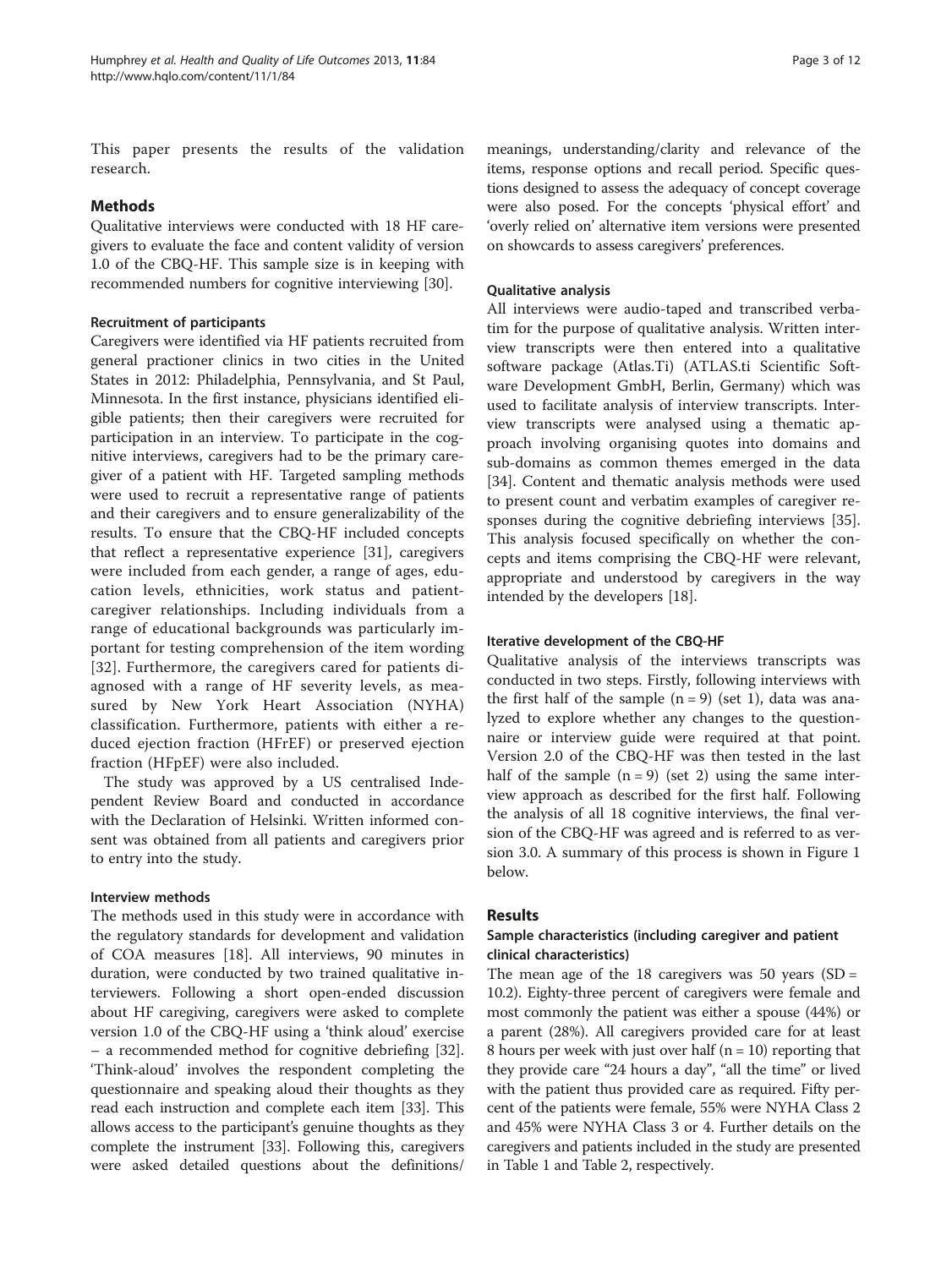

<span id="page-3-0"></span>

## Cognitive debriefing of the CBQ-HF

The results from the cognitive debriefing interviews indicate HF caregivers understood the final item wording and found the concepts included in the final version of the CBQ-HF relevant to their experiences as caregivers. Further detail on the number of caregivers who correctly interpreted each item and reported each item as relevant is included in Table [3.](#page-6-0) The changes made to version 1.0 of the CBQ-HF (as tested in set 1 interviews) following the interim analysis and changes made to version 2.0 of the CBQ-HF (as tested in set 2 interviews) are detailed below.

## Deletion of items

Based on the analysis of the first set of cognitive interviews, eight items were deleted from version 1.0 of the questionnaire resulting in 33 items included in version 2.0 of the CBQ-HF. The rationale for the deletion of each item following the first set of cognitive interviews is presented in Table [4](#page-9-0).

Following the second set of cognitive interviews, a further seven items were deleted, leading to a 26-item version of the CHQ-HF referred to as version 3.0 (Additional file [1\)](#page-10-0). The rationale for item reduction was primarily based on whether the item was relevant to caregivers or lacked clarity but also to achieve a manageable number of items for ease-of-use and respondent acceptability of the CBQ-HF. The rationale for the deletion of each item following the second set of cognitive interviews is presented in Table [5](#page-9-0). In each case, the rationale for deletion is supported by an example quotation from a caregiver, highlighting the main reason for deletion of the item.

## Item modifications

To further optimise the clarity and relevance of the questionnaire content, a number of items were modified following the first and second set of cognitive interviews. The rationale for changes is detailed in Table [6](#page-10-0).

## Changes to wording of instructions

The majority of caregivers (15/18) understood the questionnaire instructions without any difficulty. While seventeen caregivers did not report any problems with the term 'chronic heart failure', the main problem reported was with the use of the acronym 'CHF' with one caregiver interpreting it as "congestive heart failure". For this reason it was felt that the briefer term 'heart failure' throughout the questionnaire would ensure consistent understanding in version 3.0 of the CBQ-HF.

## Response options and scale

The majority of caregivers understood and used the response options appropriately when completing the questionnaire during the 'think-aloud' exercise. In order to evaluate caregivers' preference for a severity versus a frequency response scale, both versions were tested in the interviews. A severity response scale (from 'Not at all' to 'A lot') was included in the actual questionnaire that caregivers completed and a frequency response scale (from 'Never' to 'Nearly Always') was presented on a showcard at the end of the interview. Of those that were asked (13/18) slightly more caregivers (6/13) preferred the severity response scale: "I think this more like reflects really the reality of it" (male caregiver aged 42) and the remainder did not have a preference for either version. In light of the caregiver's overall favourable feedback for the intensity response scale, the developers chose to retain it in version 3.0 of the CBQ-HF.

## Recall period

The pre-specified recall period of 4-weeks was wellunderstood by all but one caregiver when answering the questionnaire. The one caregiver who had difficulty reported that thinking back over a longer period such as months or years was preferred. Six caregivers suggested having a longer recall period predominantly because this would allow them to report a greater number and/or severity of burdens. That said, all six used the stated 4-week recall period and did not comment that this posed any problem when answering the questionnaire as part of the 'think-aloud' exercise. Therefore, the 4-week recall period was retained in version 3.0 of the CBQ-HF.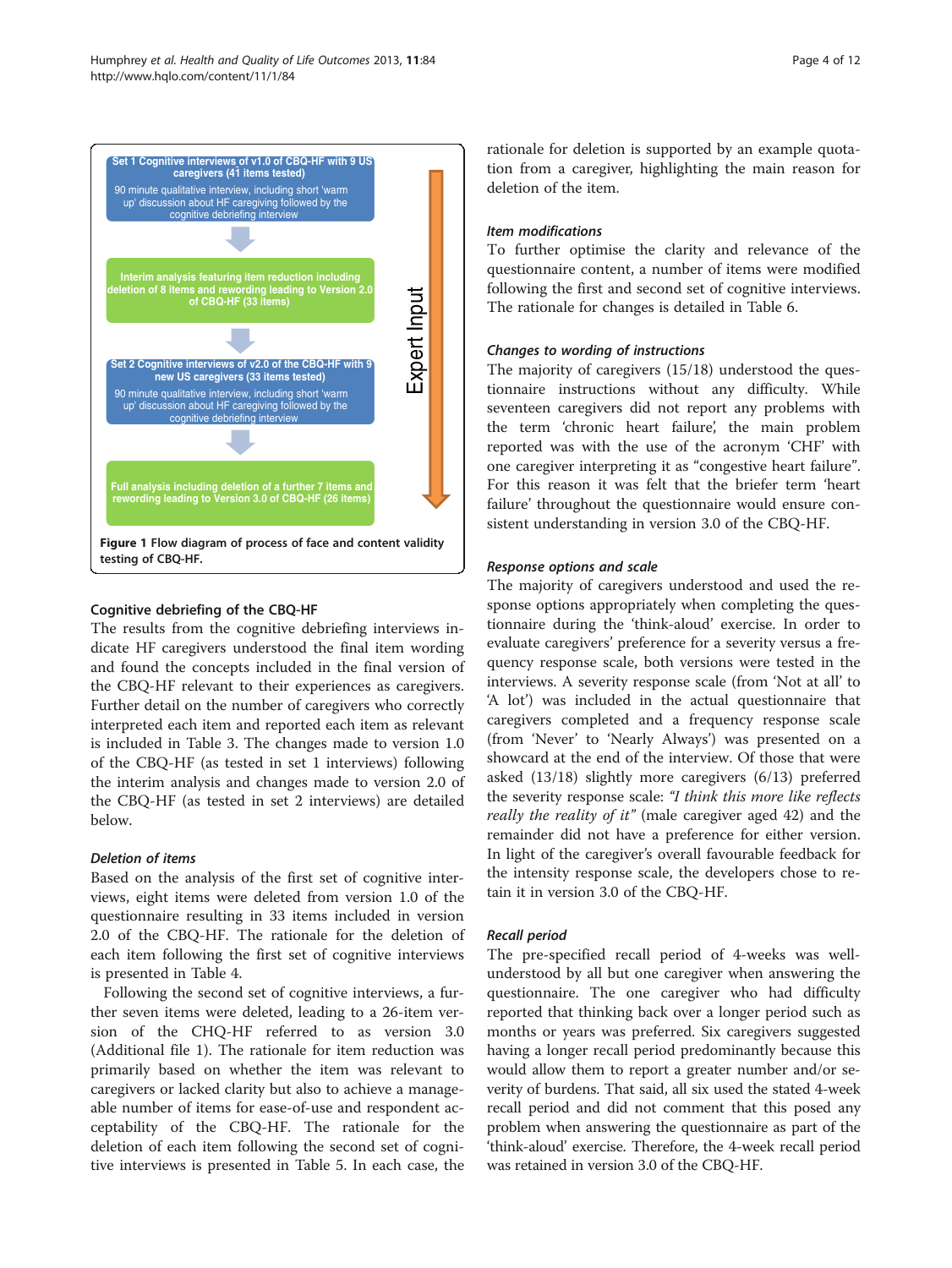<span id="page-4-0"></span>

|  |  |  | Table 1 Demographic characteristics of caregivers |  |  |
|--|--|--|---------------------------------------------------|--|--|
|--|--|--|---------------------------------------------------|--|--|

| Caregiver sample<br>characteristics                                     | Set 1<br>St Paul<br>$(n = 9)$ | Set 2<br>Philadelphia<br>$(n = 9)$ | Total<br>$(N = 18)$ |
|-------------------------------------------------------------------------|-------------------------------|------------------------------------|---------------------|
| Age of caregiver                                                        |                               |                                    |                     |
| Mean (SD)                                                               | 54 (8.6)                      | 47 (10.6)                          | 50 (10.2)           |
| Caregiver gender                                                        |                               |                                    |                     |
| Female                                                                  | 6                             | 9                                  | 15                  |
| Male                                                                    | 3                             | 0                                  | 3                   |
| Caregiver ethnicity                                                     |                               |                                    |                     |
| African American                                                        | 1                             | 7                                  | 8                   |
| Caucasian                                                               | 6                             | 2                                  | 8                   |
| Asian                                                                   | $\overline{2}$                | 0                                  | $\overline{2}$      |
| Relation of person<br>cared for                                         |                               |                                    |                     |
| Spouse                                                                  | 5                             | 3                                  | 8                   |
| Parent                                                                  | 3                             | 2                                  | 5                   |
| Other <sup>1</sup>                                                      | 0                             | 4                                  | 4                   |
| Sibling (brother/sister)                                                | 1                             | 0                                  | 1                   |
| Gender match of<br>caregiver-patient                                    |                               |                                    |                     |
| Gender match<br>(male-male,<br>female-female)                           | 7                             | 5                                  | 12                  |
| Gender mis-match<br>(male-female,<br>female-male)                       | 2                             | $\overline{4}$                     | 6                   |
| Hours per week typically<br>provide care for (Caregiver<br>reported)    |                               |                                    |                     |
| $8 - 24$ hours                                                          | 2                             | 4                                  | 6                   |
| $25 - 40$ hours                                                         | 1                             | 1                                  | 2                   |
| $41 - 56$ hours                                                         | 0                             | 0                                  | 0                   |
| $57+$ hours <sup>2</sup>                                                | 6                             | 4                                  | 10                  |
| <b>Caregiver living</b><br>situation                                    |                               |                                    |                     |
| Living with the person<br>you care for and other<br>family <sup>3</sup> | 3                             | 6                                  | 9                   |
| Does not live with<br>the patient                                       | 2                             | 3                                  | 5                   |
| Living with the patient<br>ONLY                                         | 4                             | 0                                  | 4                   |
| <b>Caregiver education</b><br>status                                    |                               |                                    |                     |
| College or university<br>degree (2 or 4 years)                          | 3                             | 5                                  | 8                   |
| High school diploma<br>or General Educational<br>Diploma (GED)          | 2                             | 1                                  | 3                   |
| Some years of college                                                   | 0                             | 3                                  | 3                   |
| Certificate program                                                     | 3                             | 0                                  | 3                   |
| Graduate or professional                                                | 1                             | 0                                  | 1                   |

#### Table 1 Demographic characteristics of caregivers (Continued)

| Caregiver work status                     |   |   |    |
|-------------------------------------------|---|---|----|
| Paid work full or part-time               | h | 8 | 14 |
| Retired                                   |   |   |    |
| Not working due to a<br>medical condition |   |   |    |

<sup>1</sup>Other includes grandmother, grandfather, godfather and aunt.

<sup>2</sup> Includes caregivers who reported they provided care for 24 hours per day or

"All the time".<br><sup>3</sup>Other family includes partner of caregiver, children of caregiver, and partner of the person cared for.

### **Discussion**

The primary objective of this research was to evaluate the face and content validity of a newly developed caregiver burden questionnaire through cognitive interviews, as advocated by regulators and experts in COA development [\[18,19](#page-11-0)]. Cognitive testing of version 1.0 of CBQ-HF and subsequent item reduction and modification in version 2.0 has led to a shortened version 3.0 of the CBQ-HF. Version 3.0 of the CBQ-HF includes 26 items, measured on a 5-point Likert severity scale, assessing 1) Physical Burdens (5 items); 2) Emotional/Psychological Burdens (15 items); 3) Social Burdens (2 items); and 4) Lifestyle Burdens (4 items). Eight items were deleted from version 1.0 following the first set of cognitive interviews and a further seven items were deleted from version 2.0 following the second set of cognitive interviews. Definitions were modified, as was the wording of an additional six items in version 2.0. Decisions to delete and modify the questionnaire content were made with expert input throughout the process to ensure that the most important conceptual domains were retained and the item wording remained conceptually clear and easy to understand for caregivers. The inclusion of caregivers with a range of educational backgrounds both in the initial development of the conceptual model [\[25](#page-11-0)] and during this validation research has ensured that the CBQ-HF is understandable to caregivers with varying education and health literacy levels by using caregiver-friendly language.

Caregivers undertake a whole range of activities to assist with the daily living of HF patients. Clark and colleagues comment that it is important to consider both the invisible (e.g. monitoring signs of symptom exacerbation or risk) and visible care activities (e.g. dressing, medication management) performed by caregivers of HF patients [\[17](#page-11-0)]. It has been estimated that many of HF hospitalisations are preventable, with poor adherence to medical regimes and failure to seek help for escalating symptoms cited as the most common reasons [[5](#page-11-0)]. Caregivers have a key role to play in these activities as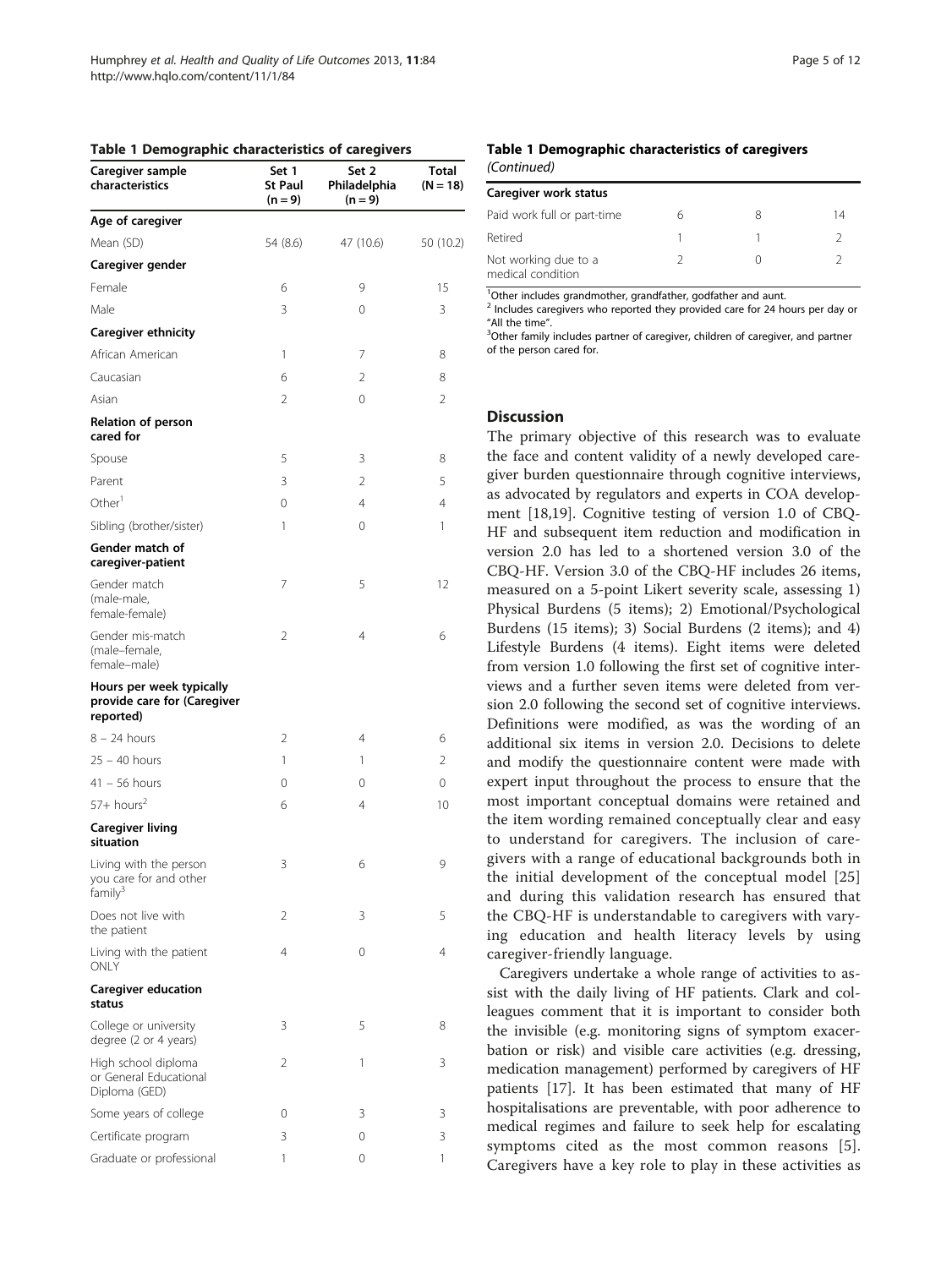<span id="page-5-0"></span>Table 2 Demographic and clinical characteristics of patients

| <b>Patient sample</b><br>characteristics                                                                        | Set 1<br>St Paul<br>$(n = 9)$ | Set 2<br>Philadelphia<br>$(n = 9)$ | Total<br>$(N = 18)$ |
|-----------------------------------------------------------------------------------------------------------------|-------------------------------|------------------------------------|---------------------|
| Patient gender                                                                                                  |                               |                                    |                     |
| Male                                                                                                            | $\overline{4}$                | 5                                  | 9                   |
| Female                                                                                                          | 5                             | $\overline{4}$                     | 9                   |
| Patient NYHA classification <sup>4</sup>                                                                        |                               |                                    |                     |
| Class 2: Slight, mild limitation<br>of activity; the patient is<br>comfortable at rest or with<br>mild exertion | 5                             | 5                                  | 10                  |
| Class 3: Marked limitation of<br>any activity; the patient is<br>comfortable only at rest                       | 3                             | 3                                  | 6                   |
| Class 4: Any physical activity<br>brings on discomfort and<br>symptoms occur at rest                            | 1                             | 1                                  | $\overline{2}$      |
| Patient left ventricular<br>ejection fraction                                                                   |                               |                                    |                     |
| <40% EF (HFrEF)                                                                                                 | 3                             | 4                                  | 7                   |
| >50% EF (HFpEF)                                                                                                 | 3                             | 1                                  | 4                   |
| Between 40% and 50% EF                                                                                          | 3                             | $\overline{4}$                     | 7                   |
| <b>Patient co-morbidity</b><br>condition                                                                        |                               |                                    |                     |
| Diabetes Type II                                                                                                | 7                             | 2                                  | 9                   |
| Hypertension                                                                                                    | 7                             | 0                                  | 7                   |
| Chronic obstructive pulmonary<br>disease                                                                        | 3                             | 0                                  | 3                   |
| Depression                                                                                                      | $\overline{2}$                | 1                                  | 3                   |
| Osteoarthritis                                                                                                  | $\overline{0}$                | 3                                  | 3                   |
| Renal failure                                                                                                   | $\overline{2}$                | 0                                  | $\overline{2}$      |
| Neuropathy                                                                                                      | $\overline{2}$                | 0                                  | $\overline{2}$      |
| Obstructive sleep apnea                                                                                         | 1                             | 0                                  | 1                   |
| Anxiety                                                                                                         | 1                             | $\Omega$                           | 1                   |
| Gastro oesophageal reflux<br>disease                                                                            | 1                             | $\Omega$                           | 1                   |
| Anemia                                                                                                          | 1                             | 0                                  | 1                   |
| Bipolar                                                                                                         | 1                             | 0                                  | 1                   |
| Dementia                                                                                                        | 1                             | $\Omega$                           | 1                   |
| Artrial fibrillation                                                                                            | 1                             | $\Omega$                           | 1                   |
| Glaucoma                                                                                                        | 0                             | 1                                  | 1                   |
| Obesity                                                                                                         | 0                             | 1                                  | 1                   |

4 Patients classified NYHA Class 1 were excluded.

they span both visible (e.g. medication management, dressing, bathing and help-seeking) and invisible care activities (e.g. monitoring signs of symptom exacerbation) [[17](#page-11-0)]. The CBQ-HF would be valuable in helping to understand and monitor the relationship between

patient HF severity and caregiver burden resulting from these caregiving activities. Tracking the relationship between caregiver burden and patient service use could help in understanding the wider context of health care systems and in particular the integration of HF caregivers into the disease management [\[5](#page-11-0),[36,37](#page-11-0)], as well as placing an economic value on the work of caregivers [\[38\]](#page-11-0). The CBQ-HF could also be valuable in evaluating caregiver outcomes of interventions targeting the patient or caregiver alone or the patient-caregiver dyad [[5,39](#page-11-0)]. It may also be used in clinical practice to assess caregiver's need for support and could also offer a structured way for clinicians and social care professionals to discuss experiences of caregiver burden across a number of domains of life.

One of the limitations of the CBQ-HF is that it only assesses the negative aspects of caregiving. In a number of studies, it has been reported that caregivers can feel enriched due to caring for a loved one [\[40,41\]](#page-11-0). However, during the initial development of the CBQ-HF item pool, it was agreed that measuring the positive aspects of caring was not the current objective for this instrument. Nevertheless, some positive impacts were reported during the early concept elicitation work [\[29\]](#page-11-0) but these were reported by a minority of caregivers. Further qualitative research could therefore be warranted to understand the positive consequences of caregiving and if relevant, additional items that capture these domains could be included into the CBQ-HF to ensure it captures the whole spectrum of caregiver experiences.

Furthermore, it should be noted that the CBQ-HF is designed to assess subjective caregiver burden. It does not assess or capture objective caregiver burden (such as the number of actual tasks completed). To fully understand the caregiver experience, it would be valuable to use both approaches. We would therefore support the combined use of the CBQ-HF v3.0 alongside an objective measure (such as the DOBI) [[21,22](#page-11-0)] to comprehensively assess caregiver burden. Further research may wish to explore the feasibility and appropriateness of using both of these questionnaires within a clinical trial setting.

In addition, further work is planned to assess the psychometric properties and cross-cultural appropriateness of version 3.0 of the CBQ-HF. This study has provided a thorough assessment of content validity in a US-English sample. A Translatability Assessment<sup>SM</sup> of the measure has since been performed confirming the cultural appropriateness of the measure so that it may be used in ex-US countries.

The next step in the development of the CBQ-HF will be to assess the reliability and validity of the new questionnaire in a longitudinal study with a much larger sample of caregivers. This larger study may also examine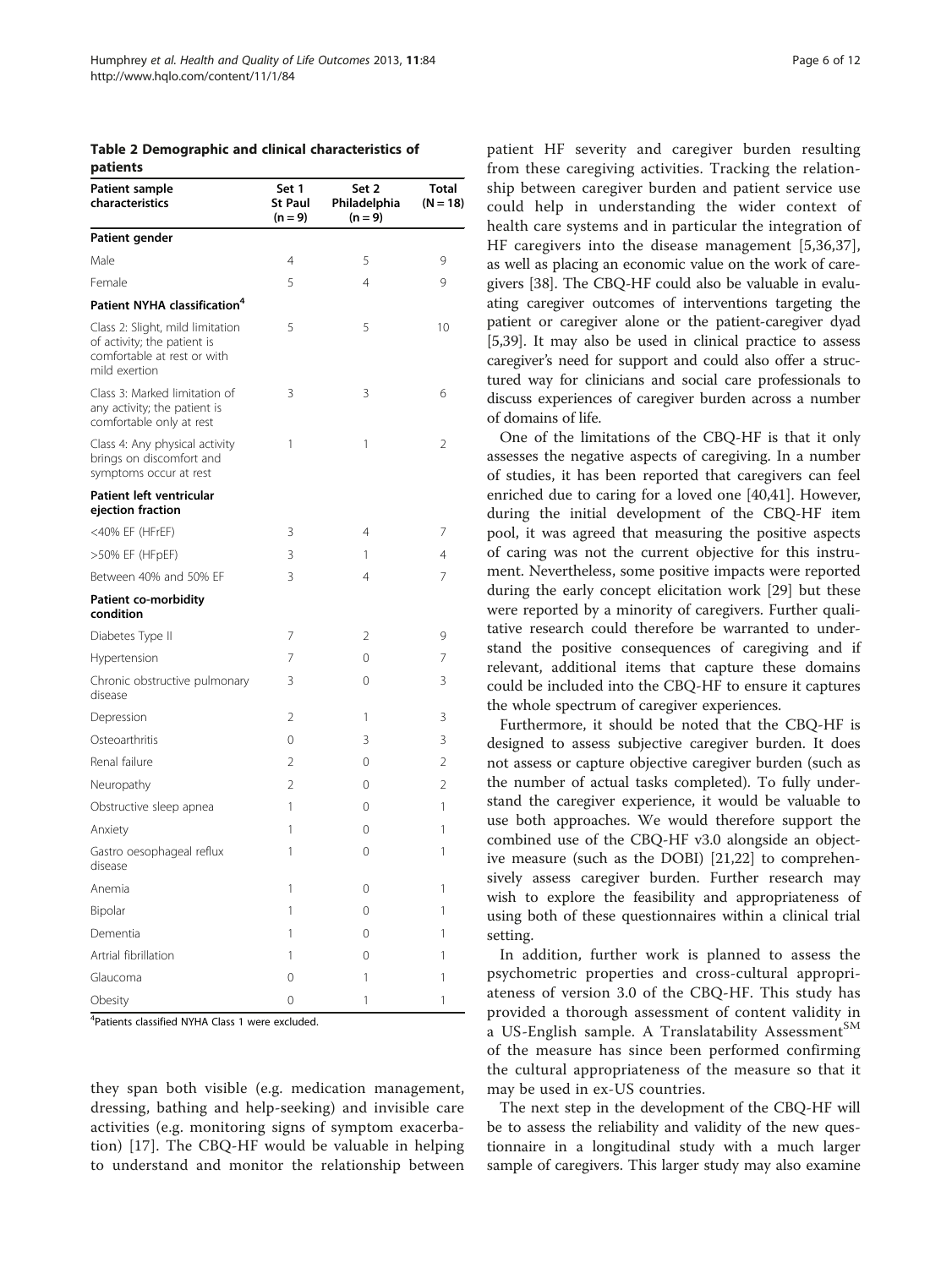| Concept                     | Sub-concept                                 | Item wording ('During the past 4 week,')                                                                | Correct<br>interpretation<br>of item | No issue<br>with item<br>wording | <b>Relevant to CHF</b><br>caregiving<br>experience | Example quote for relevance                                                                                                                                                               |
|-----------------------------|---------------------------------------------|---------------------------------------------------------------------------------------------------------|--------------------------------------|----------------------------------|----------------------------------------------------|-------------------------------------------------------------------------------------------------------------------------------------------------------------------------------------------|
| Physical<br>burden          | Tiredness                                   | 1 how much has caregiving made you feel physically<br>tired?                                            | 17/18                                | 17/18                            | 14/18                                              | "It's so much to be done every day that I think<br>I have been really tired" (04-06)                                                                                                      |
|                             | Deterioration of<br>own health<br>(2 items) | 2how much has caregiving caused you health<br>problems?                                                 | 18/18                                | 18/18                            | 9/18                                               | "because I have to be more active and on my<br>feet with him, I have a little stress fracture in<br>my foot." (03-07)                                                                     |
|                             |                                             | 3 how much has caregiving made you neglect your<br>own health                                           | 17/18                                | 17/18                            | 13/18                                              | "doctor's appointments and things like that, and<br>I've been kind of pushing it back because of the<br>time I'm doing this" (04-02)                                                      |
|                             | Physical effort                             | 4 how much physical effort has it taken you to do<br>caregiving tasks?*                                 | 13/18                                | 13/18                            | 9/18                                               | "Somewhat, because I have to go physically,<br>food shopping, cleaning up her place, doing<br>things like that" (04-05)                                                                   |
|                             | Lack of sleep                               | 5how much has caregiving made it difficult to sleep?                                                    | 18/18                                | 18/18                            | 11/18                                              | "I wake up in the middle of the night, I want to<br>make sure that he's OK" (03-05)                                                                                                       |
|                             | Body aches                                  | 6 how much has caregiving made your body ache?*                                                         | 12/18                                | 17/18                            | 8/18                                               | "when I pick her up. And prop her up, and I'll<br>tweak my back a little bit" (03-02)                                                                                                     |
| Emotional/<br>psychological | Overly depended<br>upon (2 items)           | 7how much have you felt like you need to do more for<br>the person you care for?*                       | 15/18                                | 18/18                            | 14/18                                              | "I feel like I need to do more for her, but I really<br>can't." (03-08)                                                                                                                   |
| burden                      |                                             | 8how much have you felt overly relied upon by the<br>person you care for                                | 18/18                                | 18/18                            | 12/18                                              | "He asks a lot of mehe just don't realize how<br>much I do. And you feel like you don't get credit"<br>$(04-09)$                                                                          |
|                             | Guilty (2 items)                            | 9 how quilty have you felt because the time you spent<br>caregiving limited what you can do for others? | 15/18                                | 17/18                            | 12/18                                              | "I wanted to take care of her [friend's]dog while<br>she's in the hospital, but I couldn't do that, and<br>I can't spend time with her as much as I would<br>like to" (03-03)             |
|                             |                                             | 10how guilty have you felt because you cannot do<br>enough for the person you care for?                 | 17/18                                | 18/18                            | 11/18                                              | "Because I always feel a little quilty about not<br>spending more time with her" (03-02)                                                                                                  |
|                             | Frustrated                                  | 11how much has caregiving made you feel frustrated?                                                     | 18/18                                | 18/18                            | 14/18                                              | "It's very frustrating knowing you've given him<br>good advice and he's not following it." (03-04)                                                                                        |
|                             | Stressed                                    | 12 how much has caregiving made you feel stressed?                                                      | 15/18                                | 17/18                            | 14/18                                              | "Every minute, every day. You know, there's so<br>much stress with medicines I keep expecting<br>to walk into the room and see him slumped<br>over, and it's just very stressful" (04-01) |
|                             | Resentment                                  | 13how much has caregiving made you feel<br>resentful?                                                   | 15/18                                | 15/18                            | 6/18                                               | "I resent when she gives me the guilties." (03-06)                                                                                                                                        |
|                             | Sad                                         | 14how much has caregiving made you feel sad?                                                            | 18/18                                | 18/18                            | 15/18                                              | "feeling sad, make me cry, because I know that<br>he might die" (03-03)                                                                                                                   |
|                             | Angry                                       | 15how much has caregiving made you feel angry?                                                          | 8/9                                  | 8/9                              | 4/9                                                | "He does make me mad at him when he doesn't<br>listen to what I say"(03-03)                                                                                                               |
|                             | Depressed                                   | 16how much has caregiving made you feel<br>depressed?                                                   | 16/18                                | 17/18                            | 11/18                                              |                                                                                                                                                                                           |

## <span id="page-6-0"></span>Table 3 Ease of understanding and relevance of the original 41 CBQ-HF v1.0 items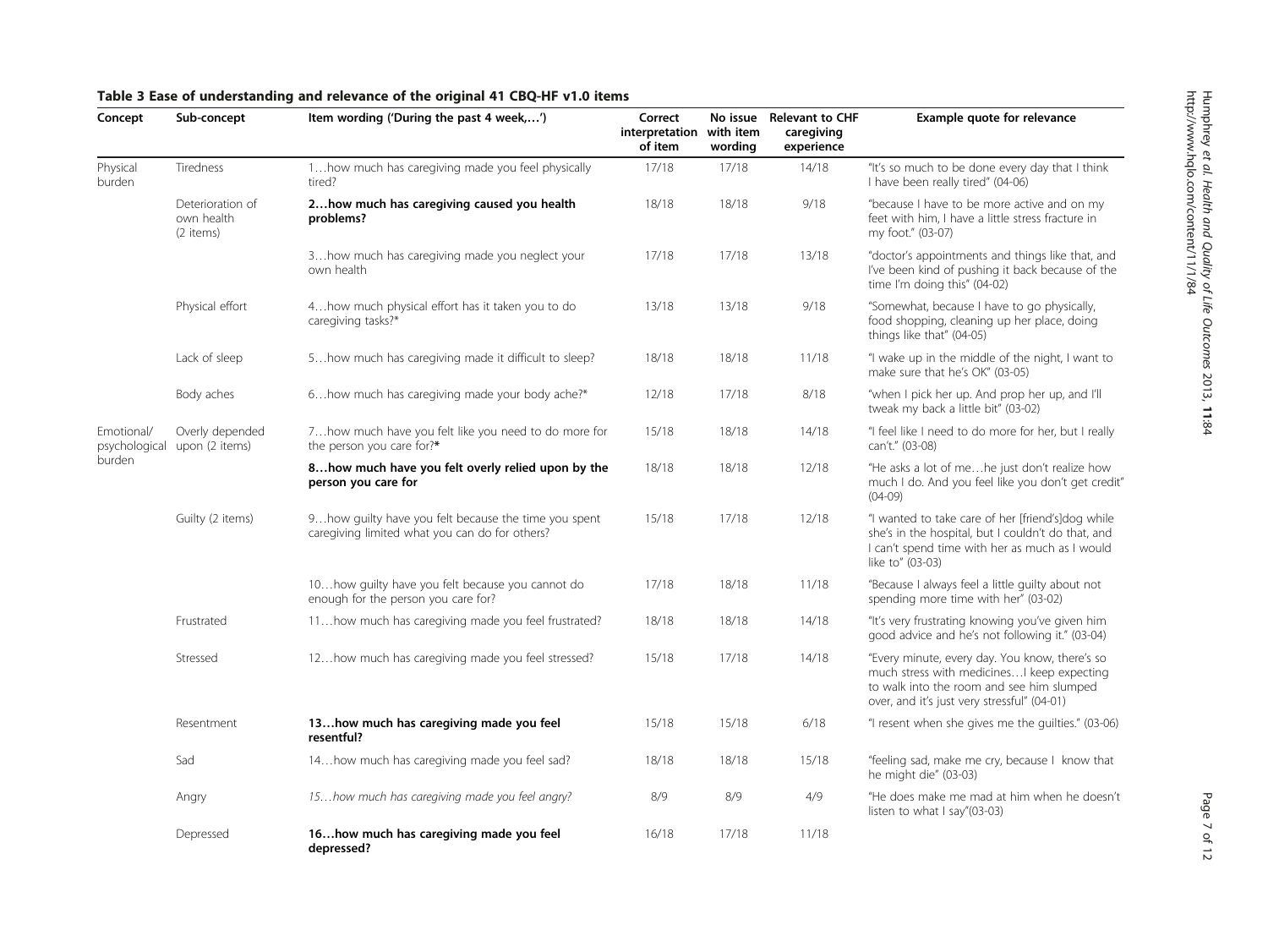|                                                      |                                                                                                                                                |       |       |       | "Definitely a lot. If I didn't have to get out of<br>bed for my four-year-old, I think maybe I'd<br>stay in [bed]" (04-01)       |
|------------------------------------------------------|------------------------------------------------------------------------------------------------------------------------------------------------|-------|-------|-------|----------------------------------------------------------------------------------------------------------------------------------|
| Inability to focus<br>or concentrate                 | 17how much has caregiving made it difficult to<br>concentrate on other things?*                                                                | 16/18 | 17/18 | 12/18 | "But when I'm constantly interrupted with<br>phone calls during the work day, that's<br>difficult for me" (03-06)                |
| Worry                                                | 18how much has caregiving made you worry<br>about the person you care for?                                                                     | 18/18 | 18/18 | 13/18 | "I always worry about her a little. Because<br>it's easy for her to fall" (03-02)                                                |
| Mentally tired                                       | 19how much has caregiving made you feel<br>mentally tired?                                                                                     | 17/18 | 17/18 | 13/18 | "it does make me mentally tired when he<br>challenges me" (03-03)                                                                |
| Emotionally<br>drained                               | 20how much has caregiving made you feel<br>emotionally drained?                                                                                | 18/18 | 18/18 | 15/18 | "there's some draining in wanting to appease<br>him while taking care of others (03-04)                                          |
| Overwhelmed                                          | 21how much has caregiving made you feel<br>overwhelmed?                                                                                        | 17/18 | 17/18 | 12/18 | "There are just times where I just get to the<br>point where I can't do this anymore" (03-07).                                   |
| Helpless                                             | 22how much has caregiving made you feel<br>helpless?                                                                                           | 15/18 | 15/18 | 7/18  | "it's just like, now I can't do this, you know?<br>I just - I can't help him." (03-03)                                           |
| Inability to cope                                    | 23how much has caregiving made you feel like you<br>can't cope?                                                                                | 8/9   | 8/9   | 6/9   | "there are times where I had enough" (03-07)                                                                                     |
| Isolation/Ioneliness                                 | 24how much has caregiving made you feel lonely?                                                                                                | 18/18 | 18/18 | 9/18  | "I don't have any friends, basically." (03-07)                                                                                   |
| Support from others                                  | 25how much support have you had from family or<br>friends?                                                                                     | 18/18 | 18/18 | 14/18 | "my other family we all share and help with<br>my grandmother" (04-04)                                                           |
| Dislike caregiving<br>(2 items)                      | 26how uneasy have you felt while carrying out a<br>personal care task for the person you care for (for<br>example bathing or dressing them)?   | 8/9   | 8/9   | 0/9   | "He's my husband. I don't feel uneasy." (03-04).                                                                                 |
|                                                      | 27how much have you enjoyed caregiving?                                                                                                        | 18/18 | 18/18 | 14/18 | "I'm glad that I can provide that service to<br>her" (03-02)                                                                     |
| Social burden Impact on relationship<br>with patient | 28how much has caregiving caused problems in<br>your relationship with the person you care for?                                                | 18/18 | 17/18 | 11/18 | "he gets frustrated, and it causes arguments<br>between the two of us(03-07).                                                    |
| (2 items)                                            | Impact on relationships 29how much has caregiving caused problems in your<br>with partner and family relationship with your partner or family? | 8/9   | 8/9   | 4/9   | "And I don't always discuss everything with her<br>[daughter]because I don't want her to know<br>how bad off her dad is. (03-03) |
|                                                      | 30 how much has caregiving limited the time you<br>spent with your partner or family?*                                                         | 18/18 | 18/18 | 10/18 | "there are times when I can't do other things<br>because I'm caring for her" (04-08)                                             |
| Impact on relationships<br>with friends (2 items)    | 31how much has caregiving caused problems in your<br>relationships with friends?                                                               | 8/9   | 8/9   | 4/9   | "because of how limited I am with my time to<br>spend with them" (03-04)                                                         |
|                                                      | 32how much has caregiving limited the time<br>you spent with friends?                                                                          | 18/18 | 18/18 | 9/18  | "we never go nowhere - with our friends no<br>more. Never" (04-09)                                                               |
| Impact on intimate<br>relationships (2 items)        | 33how much has caregiving made it difficult to<br>date?                                                                                        | 8/9   | 8/9   | 6/9   | "I'm thinking of a single person that's caregiving<br>for someone else." (03-04)                                                 |
|                                                      | 34how much has caregiving caused problems with<br>your sex life?                                                                               | 9/9   | 9/9   | 7/9   | "We have not had sex. He just haven't felt like<br>it." (03-05).                                                                 |

Table 3 Ease of understanding and relevance of the original 41 CBQ-HF v1.0 items (Continued)

Page 8 of 12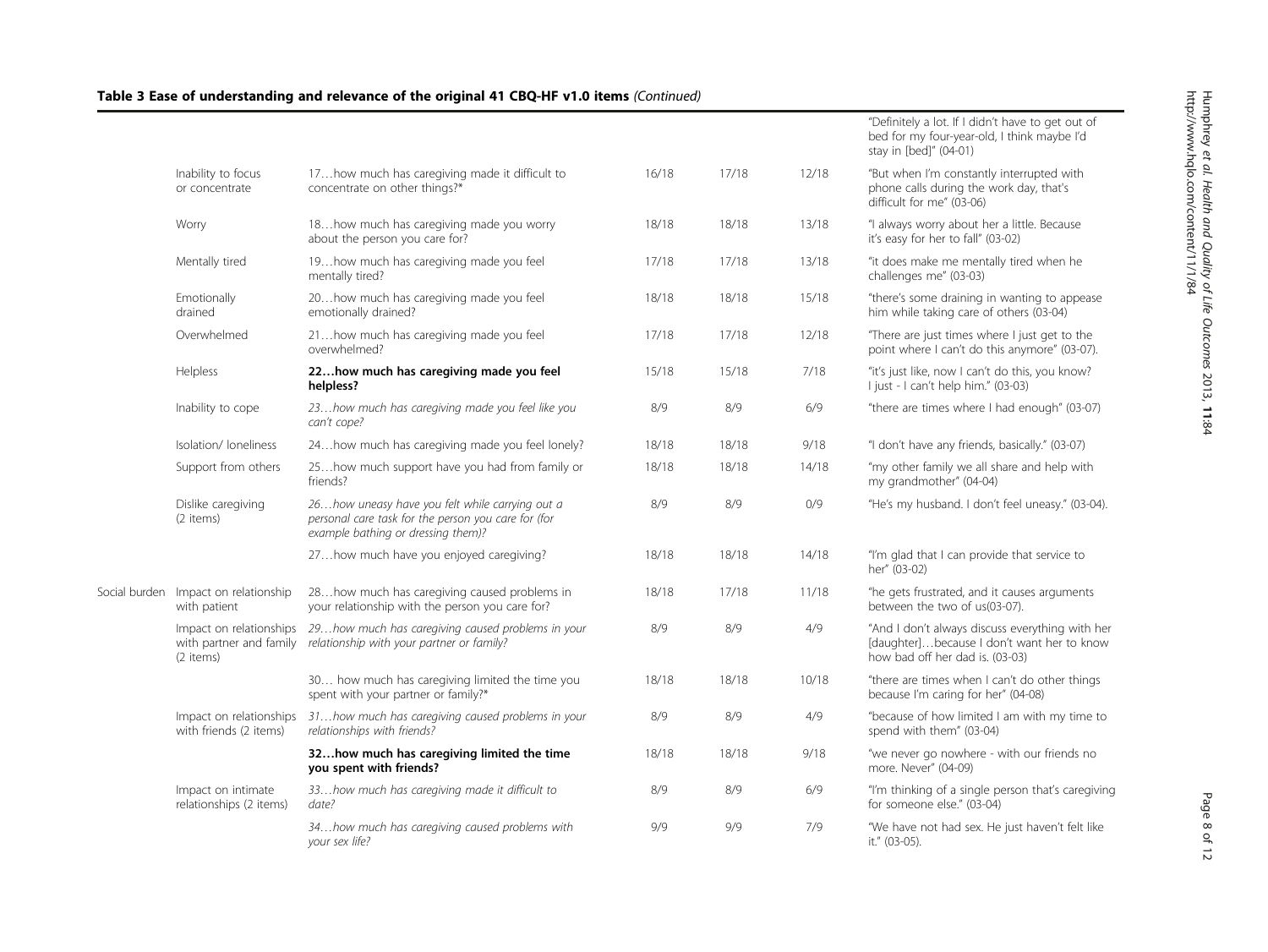## Table 3 Ease of understanding and relevance of the original 41 CBQ-HF v1.0 items (Continued)

| Lifestyle<br>burden | Lack of time for self<br>(2 items)                 | 35how much have you felt like you have had<br>enough time for yourself?*                                                              | 18/18 | 18/18 | 15/18 | "I feel like I have no down time" (04-05).                                                                                          |
|---------------------|----------------------------------------------------|---------------------------------------------------------------------------------------------------------------------------------------|-------|-------|-------|-------------------------------------------------------------------------------------------------------------------------------------|
|                     |                                                    | 36how much has caregiving limited time spent doing<br>things for yourself? (for example going to the doctors<br>for your own health)? | 9/9   | 8/9   | 5/9   | " I don't do things for myselfbecause I<br>put other people first " (03-07)                                                         |
|                     | Lack of time to do non-<br>caring tasks            | 37how much has caregiving made you feel<br>unable to do the things you want to do?                                                    | 18/18 | 18/18 | 11/18 | "It limits me from doing so many things that I<br>would like to do, like travel." (03-02).                                          |
|                     | Avoid making plans or<br>having to change plans    | 38how much has caregiving caused you to change<br>your plans or made you avoid making plans?                                          | 18/18 | 18/18 | 16/18 | "A little, because we're going to a wedding.<br>And when he got tests coming up we'll<br>cancel." (04-07)                           |
|                     | Unable to go on<br>vacations or trips<br>(2 items) | 39how much has caregiving limited you<br>travelling?                                                                                  | 17/18 | 17/18 | 10/18 | "It's my mother's birthday this weekend, and<br>I would have gone down for the whole<br>weekend, But now I cannot do that." (03-03) |
|                     |                                                    | 40how much have you felt you cannot be away<br>from the person you care for?                                                          | 18/18 | 18/18 | 13/18 | "She needs me and I need her. Just to check<br>on each other, you know." (03-08)                                                    |
|                     | Reduced working hours                              | 41 how much has caregiving made it difficult to<br>do paid work?                                                                      | 15/18 | 15/18 | 11/18 | "I can only work part-time, and, uh, that's<br>even - some - at times difficult (03-07)                                             |

Key:

Item in italicised text: item deleted after first 9 interviews.

Item in **bold** text: item deleted after 18 interviews.

\* Item wording modified after 18 interviews.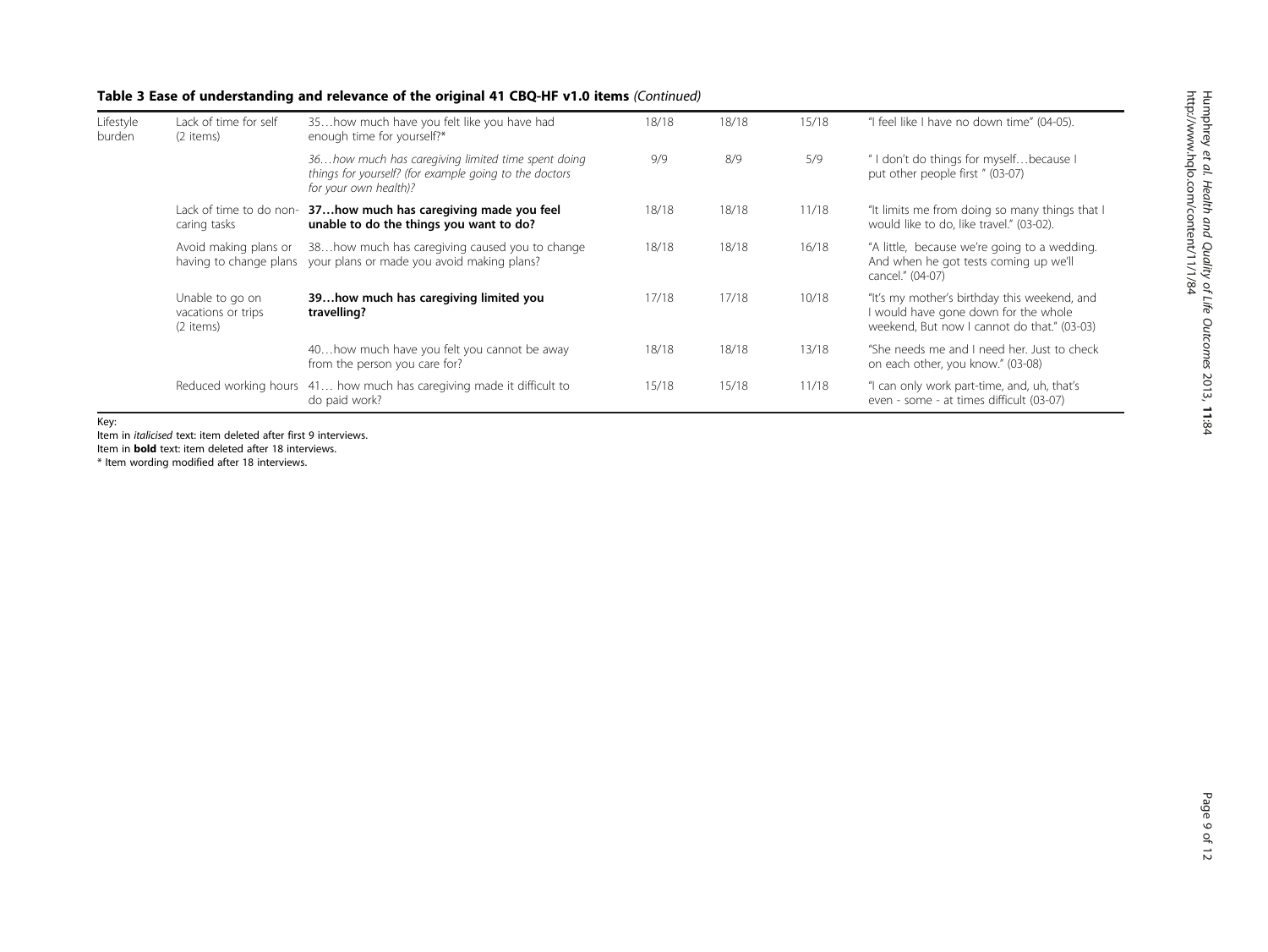| Items deleted following set 1 of cognitive debriefing interviews $(n = 9$ caregivers)            |                                                                                                                                                                                                |                                                                                                                                        |  |  |
|--------------------------------------------------------------------------------------------------|------------------------------------------------------------------------------------------------------------------------------------------------------------------------------------------------|----------------------------------------------------------------------------------------------------------------------------------------|--|--|
| Item                                                                                             | Number of caregivers who did not find the<br>item relevant (or other rationale for deletion)                                                                                                   | Example quote to support deletion                                                                                                      |  |  |
| How much has caregiving made you<br>feel angry?                                                  | 5/9 (plus conceptual overlap with the item dedicated<br>on frustration)                                                                                                                        | "I felt frustrated but not angry" (03-02)                                                                                              |  |  |
| How much has caregiving made you<br>feel like you can't cope?                                    | 6/9 (plus conceptual overlap with the item 'how much<br>has caregiving made you feel helpless')                                                                                                | "I'm used to all -this. It's nothing new, you<br>know?" (03-08)                                                                        |  |  |
| How uneasy have you felt while<br>carrying out a personal care task for<br>the person you care?  | 9/9                                                                                                                                                                                            | "I'm not feeling uneasy, because that's something<br>that I would do for him anyways" (03-05)                                          |  |  |
| How much has caregiving caused<br>problems in your relationship with<br>your partner and family? | 5/9 (plus conceptual overlap with item on the amount<br>of time spent with the patient)                                                                                                        | "I don't know how to answer that. It's like part<br>of all the other questions," (03-08)                                               |  |  |
| How much has caregiving caused<br>problems in your relationships with<br>friends?                | 6/9 (plus caregivers found the item too broad)                                                                                                                                                 | "My friends are very understanding. So I would<br>say not at all. I think that they understand<br>where I'm at." (03-06)               |  |  |
| How much has caregiving made it<br>difficult to date?                                            | 6/9                                                                                                                                                                                            | "I did not date for other reasons, because I'm<br>married - so I don't go on dates." (03-02)                                           |  |  |
| How much has caregiving caused<br>problems with your sex life?                                   | 5/9 (reported sex life difficulties a result of other<br>illnesses, work, partner's mood)                                                                                                      | "Because there really isn't any. Due to his<br>medication, due to his back problems. That<br>makes it very difficult for him." (03-07) |  |  |
| How much has caregiving limited<br>time spent doing things for yourself?                         | 4/9 (plus conceptual overlap with 'how much have<br>you felt like you had enough time for yourself?' and<br>'how much has caregiving made you feel unable to<br>do the things you want to do?. | "not at all because I am able to do the things -<br>may not just be when I want to do it" (04-08)                                      |  |  |

## <span id="page-9-0"></span>Table 4 Deletion of CBQ-HF items based on caregiver feedback in first set of cognitive interviews

the association between the severity of patient's HF and caregiver burden measured by the CBQ-HF to evaluate the CBQ-HF's discriminative validity and sensitivity to change. A quantitative analysis of the item responses between patient's HF severity (and other patient/caregiver subgroups) was not conducted during this study as it would most likely lack integrity and robustness due to the small sample size. While analyzing the data for the effect of HF severity on caregiver burden is important and of interest, we feel that this would be better suited

| Table 5 Deletion of CBQ-HF items based on caregiver feedback in second set of cognitive interviews |  |  |
|----------------------------------------------------------------------------------------------------|--|--|
|----------------------------------------------------------------------------------------------------|--|--|

| Items deleted following set 2 cognitive debriefing interviews based on feedback from all 18 caregivers |                                                                                                                                                                                                                   |                                                                                                                                                                   |  |  |
|--------------------------------------------------------------------------------------------------------|-------------------------------------------------------------------------------------------------------------------------------------------------------------------------------------------------------------------|-------------------------------------------------------------------------------------------------------------------------------------------------------------------|--|--|
| Item                                                                                                   | Number of caregivers who did not find the<br>item relevant (or other rationale for deletion)                                                                                                                      | Example quote to support deletion                                                                                                                                 |  |  |
| How much has caregiving<br>caused you health problems?                                                 | 8/18 (plus caregivers found it difficult to attribute<br>health problems specifically to caregiving)                                                                                                              | "Not at all. I haven't had any problems related - not that<br>I know of" (04–08)                                                                                  |  |  |
| How much have you felt overly<br>relied upon by the person you<br>care for?                            | 6/18 (plus conceptual equivalence to the item 'have<br>you felt the person you care for asks for too much'<br>considered easier to understand)                                                                    | "I would say we've been through this before. You know<br>the rules" (03-08)                                                                                       |  |  |
| How much has caregiving made<br>you feel resentful?                                                    | 12/18 (plus 3/18 caregivers found it difficult<br>to understand)                                                                                                                                                  | "Not at all. I don't resent that, because my grandfather took<br>care of me as a kid" (04-03)                                                                     |  |  |
| How much has caregiving made<br>you feel depressed?                                                    | 7/18 (plus 4/9 caregivers from set 1 considered<br>'depression' too severe or clinical a term; 15/18<br>caregivers found the item 'how much has caregiving<br>made you feel sad' more relevant                    | "I don't think both of those are necessary because it's kind<br>of the same. I prefer sad just because depressed just soundsa<br>little harsher, I guess" (04-04) |  |  |
| How much has caregiving made<br>you feel helpless?                                                     | 11/18 (plus 12/18 caregivers considered the item<br>'has caregiving made you feel overwhelmed' more<br>relevant)                                                                                                  | "But I can do it, help her with things, so [it isn't relevant]"<br>$(03 - 08)$                                                                                    |  |  |
| How much have you been<br>unable to do the things you<br>want to do?                                   | 7/18 (plus 15/18 caregivers considered the item<br>'have you felt like you have no time for yourself'<br>more relevant)                                                                                           | "There's nothing I really want to do right now." (03-04)                                                                                                          |  |  |
| How much has caregiving<br>limited your travelling?                                                    | 8/18 (plus conceptual equivalence with the items<br>'has caregiving caused you to change/avoid making<br>plans' and 'have you felt you cannot be away from<br>the person you care for' considered more relevant.) | "Because I drive, I do what I want to do - as far as traveling."<br>$(03 - 05)$                                                                                   |  |  |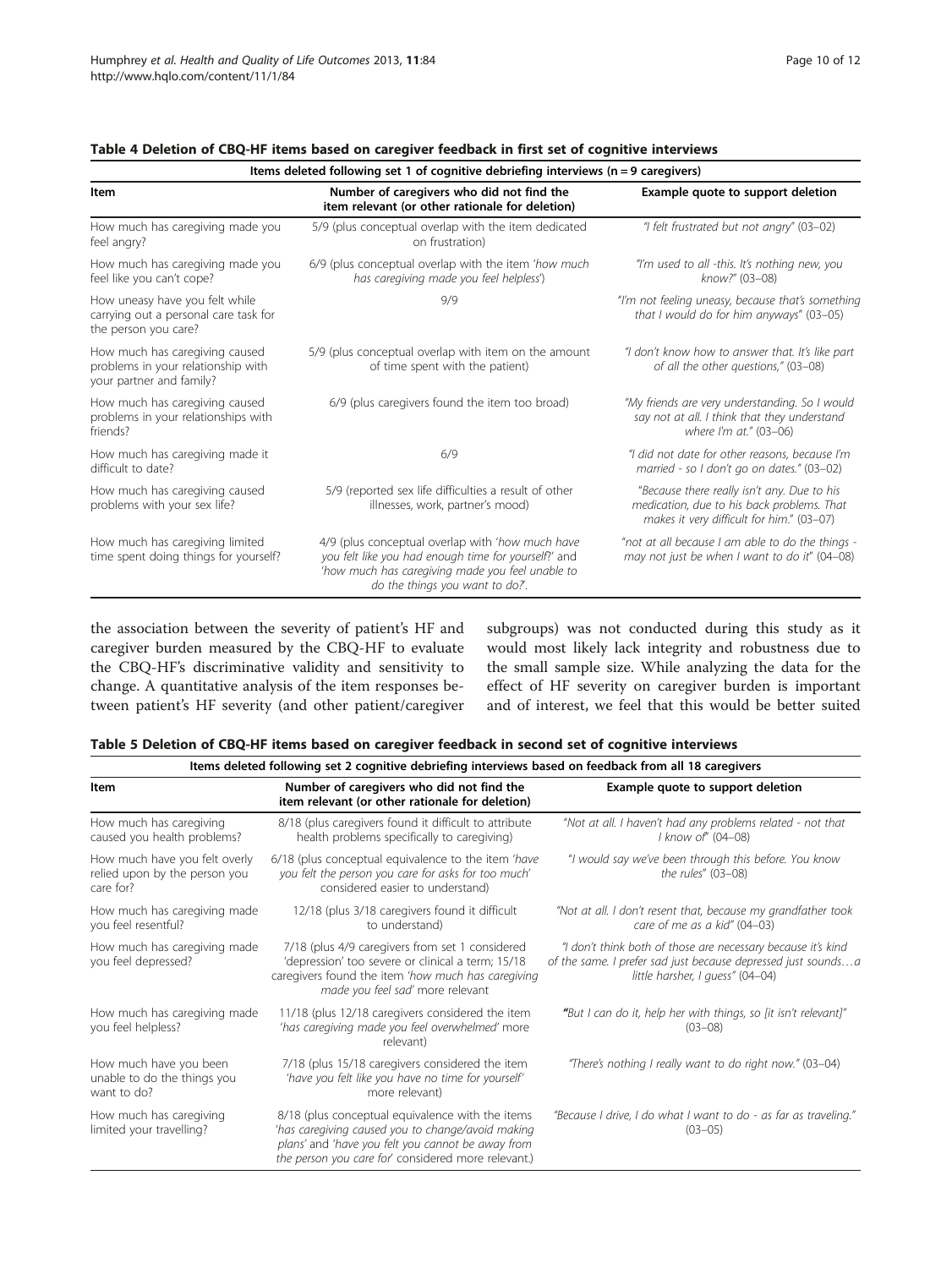#### <span id="page-10-0"></span>Table 6 Item optimization

| Items modified following cognitive debriefing interviews ( $N = 18$ caregivers) |                                                                                                                                                                                                                                                                   |                                                                                                                                                                                                                      |  |  |
|---------------------------------------------------------------------------------|-------------------------------------------------------------------------------------------------------------------------------------------------------------------------------------------------------------------------------------------------------------------|----------------------------------------------------------------------------------------------------------------------------------------------------------------------------------------------------------------------|--|--|
| Item/sub-domain                                                                 | Rationale for modification following set 1 ( $n = 9$ )                                                                                                                                                                                                            | Rationale for modification following set 2 ( $n = 9$ )                                                                                                                                                               |  |  |
| Physical effort                                                                 | Item wording changed from 'how much physical effort<br>has it taken you to do caregiving tasks' to 'how much has<br>caregiving been physically hard work?' to improve clarity<br>and understanding to caregivers.                                                 | No further modifications                                                                                                                                                                                             |  |  |
| Body ache                                                                       | 3/9 caregivers thought about pain as well as aches so<br>item changed to 'During the past 4 weeks, how much<br>has caregiving caused you physical aches and pains?                                                                                                | The term 'physical' was removed as caregivers felt it was<br>redundant. Final item wording: 'how much has caregiving<br>caused you aches and pains?'                                                                 |  |  |
| Feeling overly depended<br>upon                                                 | Item revised to use a frequency scale rather than an<br>intensity scale to fit better with the item wording.<br>Revised item wording: 'how much of the time have<br>you felt you need to do more for the person you<br>care for?'                                 | More than half of the caregivers preferred to omit the new<br>wording how much of the time'. Item returned to original<br>wording: 'how much have you felt like you need to do more<br>for the person you care for?' |  |  |
| Difficulty concentrating/<br>focusing                                           | The term 'focus' was included alongside 'concentrate'<br>to improve clarity and interpretation. Revised item<br>wording: 'how much has caregiving made it difficult<br>to focus or concentrate on other things?                                                   | Including 'focus' alongside 'concentrate' appeared to help<br>most caregivers interpret the item correctly. No further item<br>modifications.                                                                        |  |  |
| Lack of time for self                                                           | To be consistent with the negative phrasing of the<br>other items and to avoid confusion, the item was<br>changed from 'how much have you felt like you have<br>had enough time for yourself?' to 'how much have you<br>felt like you have no time for yourself?' | No further item modifications.                                                                                                                                                                                       |  |  |
| Time spent with family and<br>partner time spent with<br>friends                | Two separate items were tested for these two<br>sub-domains and feedback demonstrated that<br>caregivers found both items easy to understand<br>and relevant.                                                                                                     | In the final item the two separate items were merged to<br>reduce the number of items overall. Final item wording:<br>'how much has caregiving limited the time you spent with<br>partner, family or friends?        |  |  |

to future validation studies conducted with a larger sample.

The objective of this study was to develop and assess the conceptual relevance of the CBQ-HF specifically for HF caregivers. The CBQ-HF items were developed following qualitative interviews with HF caregivers which supports the content validity of the CBQ-HF for use with caregivers of HF patients. Nevertheless, the concepts measured and the non-specific nature of the item wording is likely to be relevant to caregivers of patients with other chronic diseases. The CBQ-HF could therefore be adapted for use in other chronic conditions e.g. diabetes, myocardial infarction, arrhythmias, COPD and also possibly in some types of less advanced cancer. In adapting the measure for other illness areas, a number of the original items could be retained as the 'core' questionnaire with supplementary questions designed (and appropriately validated) for other specific conditions.

## Conclusion

In conclusion, the CBQ-HF is a comprehensive and relevant measure of subjective caregiver burden in HF. This study has established that it has strong face and content validity and should be valuable as both an outcomes measure and possibly as a tool for clinical practice. The cultural appropriateness of the CBQ-HF has since been

established and a future study is planned to evaluate the psychometric properties of the new measure.

## Additional file

[Additional file 1:](http://www.biomedcentral.com/content/supplementary/1477-7525-11-84-S1.docx) Caregiver Burden Questionnaire - Heart Failure Version 3.0 (CBQ-HF).

#### Abbreviations

CBQ-HF: Caregiver Burden Questionnaire for Heart Failure; COA: Clinical outcome assessment; EF: Ejection fraction; FDA: Food and drugs administration; HF: Heart failure; HFrEF: Heart failure reduced ejection fraction: HFpEF: Heart failure preserved ejection fraction: N: Sample number: NYHA: New York Heart Association; SD: Standard deviation.

#### Competing interests

Mr Blackburn, Ms Maguire and Ms Humphrey were contracted by Novartis as consultants to perform the study and develop the manuscript.

#### Authors' contributions

LH, SB and LM conceived and developed the study design, carried out the acquisition of data, analysis and interpretation of data, and drafted the manuscript. KK, CD and AS have helped to draft the manuscript and revise it critically for important intellectual content. All authors read and approved the final manuscript.

#### Acknowledgments

We thank Novartis for funding this research.

#### Author details

<sup>1</sup> Adelphi Values, Adelphi Mill, Bollington, Macclesfield, Cheshire SK10 5JB, UK <sup>2</sup>Novartis Pharma AG, Basel, Switzerland. <sup>3</sup>Division of Nursing Science, Department of Medical and Health Sciences, Linköping University, Linköping,